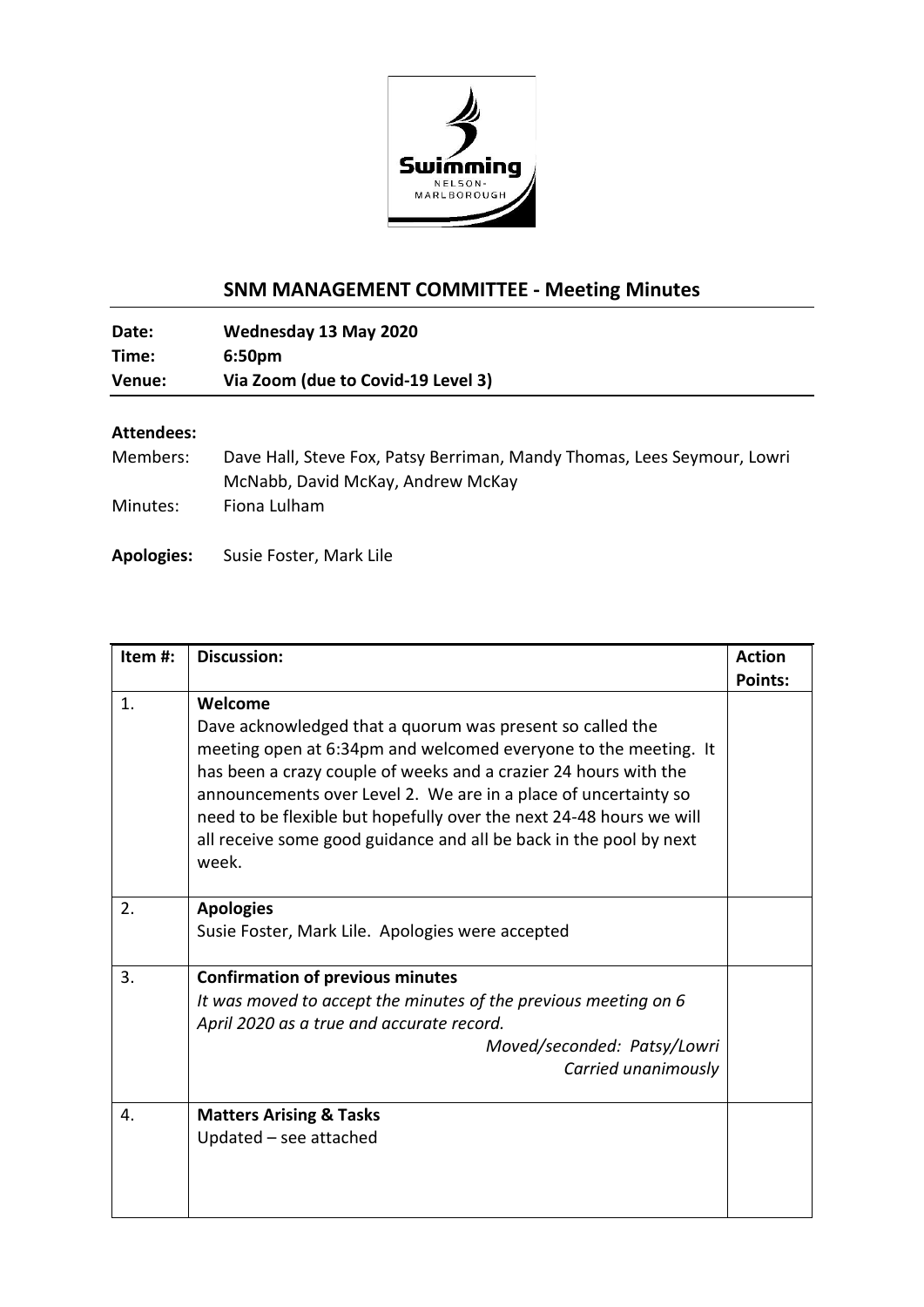|    | Decisions from Task list:                                             |    |
|----|-----------------------------------------------------------------------|----|
|    | It was moved to accept and ratify the SNM Records as set out in the   |    |
|    | Registrar's Report for the following meets:                           |    |
|    | Tasman Swim Club LC Meet 2020, 29 February 2020                       |    |
|    | 2020 NZ Junior Festival, Mako Zone, 13 March 2020                     |    |
|    | Moved/seconded: Dave/Lees                                             |    |
|    | Carried unanimously                                                   |    |
| 5. | <b>Chair Report</b>                                                   |    |
|    | Dave's report was tabled as read.                                     |    |
|    |                                                                       |    |
|    | Swimmers Fund:                                                        |    |
|    | The SNM Swimmers Fund (Fourth schedule) was discussed. The            |    |
|    | SNM Management Committee agreed to recommend to the SNM               |    |
|    | Board the changes as set out in the attached draft Schedule.          | AP |
|    |                                                                       |    |
|    | Mako Committee update:                                                |    |
|    | SI Champs - Mako committee agreed that this meet should go            |    |
|    | ahead and would be held 4 weeks prior to NZ Short Course meet.        |    |
|    | The Mako committee has requested some changes which were              |    |
|    | discussed and agreed.                                                 |    |
|    |                                                                       |    |
|    | It was moved to accept the following changes to SI Champs 2020:       |    |
|    | Move the meet to Ashburton to make it more accessible to all          |    |
|    | South Island swimmers coming out of Covid restrictions                |    |
|    | Agreed to be flexible around the timing of the meet if the NZ         |    |
|    | Short Course dates change.                                            |    |
|    | Agreed that Swimming Canterbury/West Coast should host                |    |
|    | the meet in 2020 on the proviso that SNM is guaranteed the            |    |
|    | hosting rights (or first right of refusal) on SI Champs 2021          |    |
|    | AND that SNM host the 2021 Junior Festival as per the                 |    |
|    | current rotation schedule.                                            |    |
|    | Agreed that the meet should be run as cost-neutral to reduce          |    |
|    | costs to all swimmers (provide some financial relief for              |    |
|    | families coming out of Covid).                                        |    |
|    | Agreed that SNM order and pay for the medals for 2020 SIC             |    |
|    | and invoice other 3 regions for $\frac{1}{4}$ of the cost (waiting on |    |
|    | confirmation from 1 of the regions).                                  | AP |
|    | Agree that \$1.15 per entry fee should be paid to the following       |    |
|    | years host region to help mitigate the financial risk of paying       |    |
|    | for medals before income from meet is received.                       |    |
|    | Moved/seconded: Lowri/Steve                                           |    |
|    | Carried unanimously                                                   |    |
|    |                                                                       |    |
|    | <b>SNM Awards Dinner:</b>                                             |    |
|    | It was proposed that SNM hold an annual Awards Dinner to              |    |
|    | recognise our swimmers' achievements and to acknowledge and           |    |
|    | thank our swimming community with presentation of SNM Awards          |    |
|    | etc. Draft Proposal to go out to clubs to form a sub-committee.       | AP |
|    |                                                                       |    |
|    |                                                                       |    |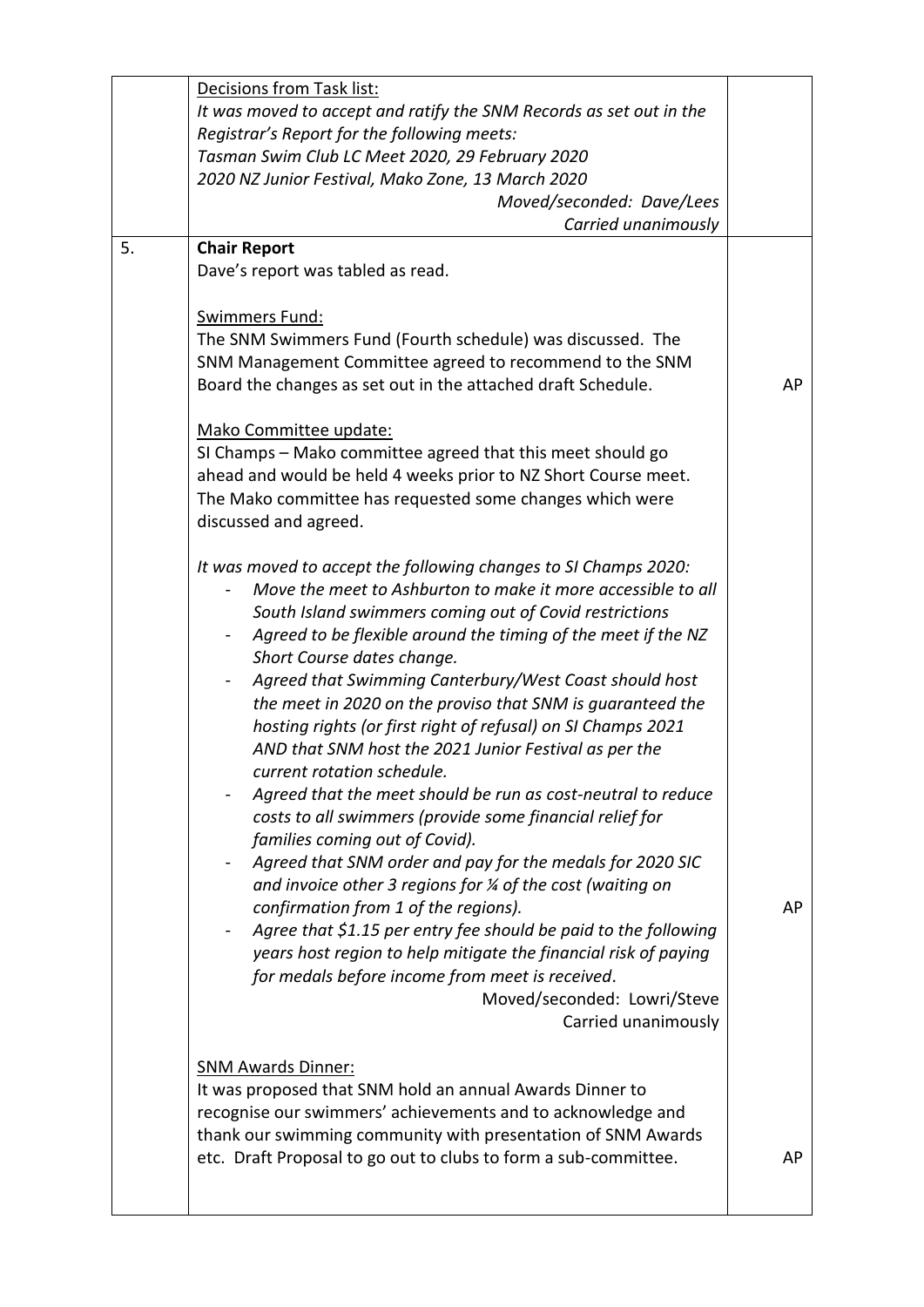| 6.         | <b>Strategic Plan/KPI Implementation</b><br>Lees has been working on a draft Strategic Plan which he will have<br>available for next meeting. He noted that the plan was the easy part<br>- it was the action plan that falls out of it that will require some<br>work and commitment.                                                                                                                                                                                                                                                                                                                                          | AP       |
|------------|---------------------------------------------------------------------------------------------------------------------------------------------------------------------------------------------------------------------------------------------------------------------------------------------------------------------------------------------------------------------------------------------------------------------------------------------------------------------------------------------------------------------------------------------------------------------------------------------------------------------------------|----------|
| 7.         | <b>Health &amp; Safety, Child Protection</b><br>Nothing to report. There is a lot of information being sent directly to<br>clubs about H&S requirements under Alert Level 2 and committee<br>did not feel it was necessary to add to this.                                                                                                                                                                                                                                                                                                                                                                                      |          |
| 8.         | <b>Secretary Report</b><br>Fiona's report was tabled as read.<br>SNM Alumni - Fiona to draft a proposal for SNM Management<br>Committee before presenting to Board.                                                                                                                                                                                                                                                                                                                                                                                                                                                             | AP       |
| 9.         | <b>Treasurer Report</b><br>No figures were presented.<br>Susie's comments on the Swimmers Fund and Sport NZ Resilience<br>Fund were noted.<br>The draft Treasurer's Job Description was also noted. It was agreed<br>that Fiona could undertake the day-to-day functions of the Treasurer<br>(bank reconciliations, invoicing etc) with Andrew McKay taking on<br>the Treasurer's role and providing high-level reporting for the<br>meetings.<br>Dave to contact Susie to discuss.<br>Meet reconciliations $-$ it was agreed that the invoice from Nayland is<br>correct and Susie can go ahead with the meet reconciliations. | AP<br>AP |
| 10.<br>11. | <b>Registrar Report</b><br>Patsy's report was tabled as read.<br>Calendar<br>It was agreed to hold a calendar meeting in the next couple<br>of weeks to put in place the June-December 2020 calendar.<br>It was noted that it was important that our region's coaches<br>communicate with each other prior to the meeting so that<br>agreement can be reached. Patsy and Mandy to organise.<br><b>Publicity/Communication Report</b>                                                                                                                                                                                            | AP       |
|            | No report.                                                                                                                                                                                                                                                                                                                                                                                                                                                                                                                                                                                                                      |          |
| 12.        | <b>Funding Report</b><br>Nothing to report.<br>All funding still currently suspended due to Covid-19 lockdown.                                                                                                                                                                                                                                                                                                                                                                                                                                                                                                                  |          |
| 13.        | <b>SNZ Liaison Report</b><br>Chair Level: Discussed affiliation fees. SNZ offering a 2/12 <sup>th</sup><br>discount for 2020/2021. A similar discount would reduce the<br>SNM regional component by \$4.00 approximately. It was<br>agreed that this was not "meaningful".                                                                                                                                                                                                                                                                                                                                                      |          |